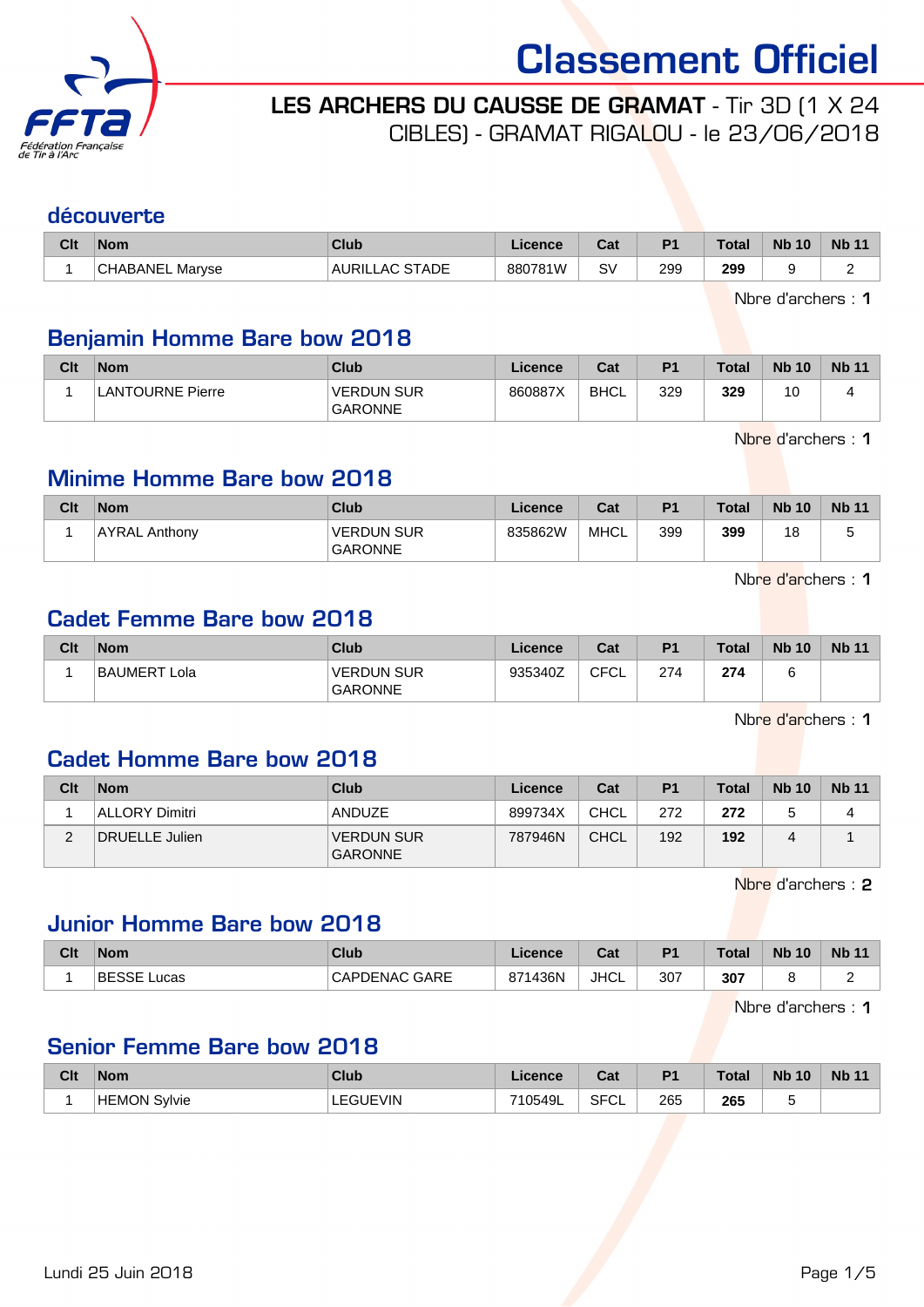

LES ARCHERS DU CAUSSE DE GRAMAT - Tir 3D (1 X 24 CIBLES) - GRAMAT RIGALOU - le 23/06/2018

#### Senior Femme Bare bow 2018 (Suite)

| Clt | <b>Nom</b>          | Club                 | Licence | r.,<br>⊍a   | D <sup>4</sup> | <b>Total</b> | <b>Nb</b><br>10 | <b>Nb 11</b> |
|-----|---------------------|----------------------|---------|-------------|----------------|--------------|-----------------|--------------|
| -   | <b>CHANVIN Rose</b> | <b>CAPDENAC GARE</b> | 900564Z | <b>SFCL</b> | 149            | 149          |                 |              |

Nbre d'archers : 2

#### Senior Homme Bare bow 2018

| Clt | <b>Nom</b>               | Club          | Licence | Cat  | P <sub>1</sub> | <b>Total</b> | <b>Nb 10</b> | <b>Nb 11</b> |
|-----|--------------------------|---------------|---------|------|----------------|--------------|--------------|--------------|
|     | CALMEJANE Fabien         | CAPDENAC GARE | 950145S | SHCL | 232            | 232          |              |              |
|     | CHANVIN Olivier          | CAPDENAC GARE | 949980M | SHCL | 215            | 215          |              |              |
|     | <b>PRADAYROL Ansfrid</b> | CAPDENAC GARE | 950005P | SHCL | 196            | 196          |              |              |

Nbre d'archers : 3

#### Vétéran Femme Bare bow 2018

| Clt | <b>Nom</b>               | Club                                | Licence | Cat          | P <sub>1</sub> | <b>Total</b> | <b>Nb 10</b> | <b>Nb 11</b> |
|-----|--------------------------|-------------------------------------|---------|--------------|----------------|--------------|--------------|--------------|
|     | <b>FENIE France</b>      | <b>MONTAUBAN</b>                    | 937801Z | <b>VFCL</b>  | 252            | 252          | 5            |              |
| 2   | <b>AYRAL Corinne</b>     | <b>VERDUN SUR</b><br><b>GARONNE</b> | 876563L | <b>VFCL</b>  | 247            | 247          |              |              |
| 3   | <b>THIESE</b> Isabelle   | <b>VERDUN SUR</b><br><b>GARONNE</b> | 785803J | <b>SVFCL</b> | 233            | 233          | 3            | 2            |
| 4   | <b>JOUANNEAU Viviane</b> | CAPDENAC GARE                       | 653752A | <b>VFCL</b>  | 194            | 194          | 2            |              |

Nbre d'archers : 4

#### Vétéran Homme Bare bow 2018

| Clt            | <b>Nom</b>                 | Club                  | Licence | Cat         | P <sub>1</sub> | <b>Total</b> | <b>Nb 10</b> | <b>Nb 11</b> |
|----------------|----------------------------|-----------------------|---------|-------------|----------------|--------------|--------------|--------------|
|                | <b>FENIE Pierre</b>        | <b>MONTAUBAN</b>      | 781617J | <b>VHCL</b> | 362            | 362          | 12           | 4            |
| 2              | <b>TOURLAND Christian</b>  | <b>AURILLAC STADE</b> | 680263S | <b>VHCL</b> | 360            | 360          | 16           | 9            |
| 3              | <b>JOUANNEAU Eric</b>      | CAPDENAC GARE         | 460671E | <b>VHCL</b> | 290            | 290          | 11           | 4            |
| $\overline{4}$ | <b>BIENFAIT Christophe</b> | <b>LEGUEVIN</b>       | 796158P | <b>VHCL</b> | 286            | 286          |              |              |
| 5              | <b>JAMET Emmanuel</b>      | CAPDENAC GARE         | 949996E | <b>VHCL</b> | 228            | 228          | 3            |              |

Nbre d'archers : 5

#### Junior Femme Arc à poulies nu 2018

| Clt | Nom              | Club                    | Licence | ו ה<br>⊍d   | D <sub>1</sub> | <b>Total</b> | <b>N<sub>b</sub></b><br>10 | <b>Nb 11</b> |
|-----|------------------|-------------------------|---------|-------------|----------------|--------------|----------------------------|--------------|
|     | JOUANNEAU Orlane | GARE<br><b>CAPDENAC</b> | 692313P | <b>JFCC</b> | 186            | 186          |                            |              |

Nbre d'archers : 1

#### Senior Femme Arc à poulies nu 2018

| <b>Clt</b> | <b>Nom</b><br>. | <b>Club</b> | icence | Cat | D <sub>4</sub> | Total | 10<br><b>N<sub>b</sub></b> | <b>N<sub>b</sub></b> |
|------------|-----------------|-------------|--------|-----|----------------|-------|----------------------------|----------------------|
|            |                 |             |        |     |                |       |                            |                      |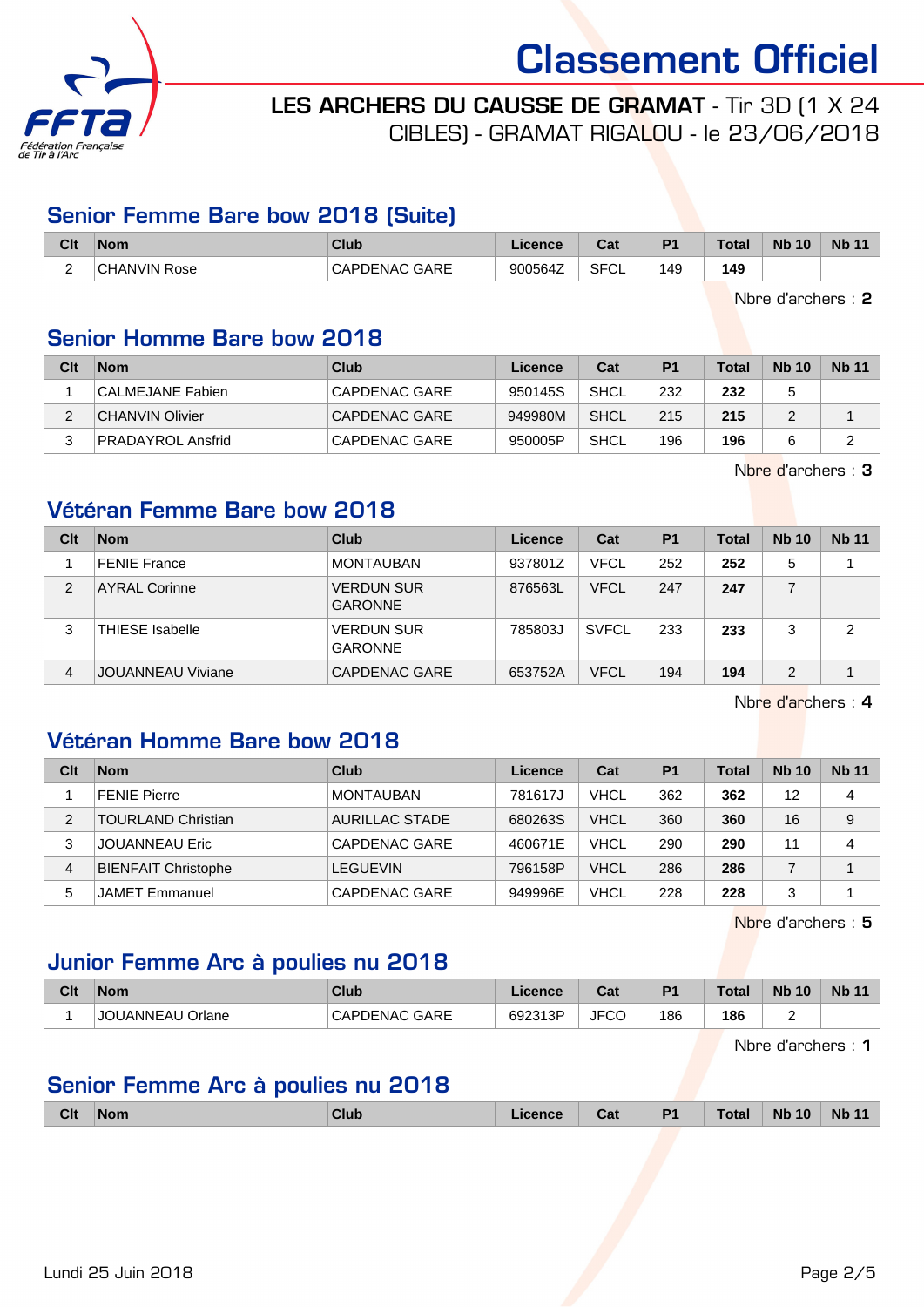

### LES ARCHERS DU CAUSSE DE GRAMAT - Tir 3D (1 X 24

CIBLES) - GRAMAT RIGALOU - le 23/06/2018

#### Senior Femme Arc à poulies nu 2018 (Suite)

| Clt | <b>Nom</b>        | $C$ lub                 | icence                               | ◠fi<br>ua.  | P <sub>1</sub> | <b>Total</b> | <b>N<sub>b</sub></b><br>10 | <b>Nb 11</b> |
|-----|-------------------|-------------------------|--------------------------------------|-------------|----------------|--------------|----------------------------|--------------|
|     | Roxane<br>UANNEAU | GARE<br>∩∧DI<br>OFNAC . | $\overline{A}$<br><b>S1784</b><br>ıc | <b>SFCO</b> | 11             |              |                            |              |

Nbre d'archers : 1

### Senior Homme Arc à poulies nu 2018

| Clt | <b>Nom</b>        | <b>Club</b>          | Licence | ◠っィ<br>va.  | P <sup>1</sup> | <b>Total</b> | <b>Nb 10</b> | <b>Nb 11</b> |
|-----|-------------------|----------------------|---------|-------------|----------------|--------------|--------------|--------------|
|     | GAFFAJOLI Thibaut | <b>CAPDENAC GARE</b> | 728108X | <b>SHCC</b> | 284            | 284          |              |              |

Nbre d'archers : 1

#### Senior Femme Arc Droit 2018

| Clt | <b>Nom</b>      | Club                                | Licence | Cat         | P <sub>1</sub> | <b>Total</b> | <b>Nb 10</b> | <b>Nb 11</b> |
|-----|-----------------|-------------------------------------|---------|-------------|----------------|--------------|--------------|--------------|
|     | BAUMERT Morgane | <b>VERDUN SUR</b><br><b>GARONNE</b> | 898238W | <b>SFAD</b> | 232            | 232          |              |              |
|     | MICHEL Florence | CAPDENAC GARE                       | 731194B | <b>SFAD</b> | 169            | 169          |              |              |

Nbre d'archers : 2

### Senior Homme Arc Droit 2018

| Clt | <b>Nom</b>              | Club            | Licence | $R_{\rm eff}$<br>⊍d | D <sub>1</sub> | Total | <b>N<sub>b</sub></b><br>10 | <b>Nb</b> |
|-----|-------------------------|-----------------|---------|---------------------|----------------|-------|----------------------------|-----------|
|     | Robin<br><b>GARDEUR</b> | <b>GRAULHET</b> | 627321W | <b>SHAD</b>         | 358            | 358   | 1∆.                        |           |

Nbre d'archers : 1

#### Vétéran Femme Arc Droit 2018

| Clt | <b>Nom</b>                       | Club             | Licence | Cat         | P <sub>1</sub> | <b>Total</b> | <b>Nb 10</b> | <b>Nb 11</b> |
|-----|----------------------------------|------------------|---------|-------------|----------------|--------------|--------------|--------------|
|     | <b>GERMAIN Nathalie</b>          | 'L'ISLE JOURDAIN | 844022R | <b>VFAD</b> | 278            | 278          |              | っ<br>د       |
|     | <b>PAGE Xuan</b>                 | MONTGISCARD      | 807271U | <b>VFAD</b> | 224            | 224          |              |              |
|     | ROUSCHMEYER Claude<br>Jacqueline | <b>CAHORS</b>    | 933080T | <b>VFAD</b> | 192            | 192          |              |              |

Nbre d'archers : 3

#### Vétéran Homme Arc Droit 2018

| Clt            | <b>Nom</b>               | Club               | Licence | Cat          | P <sub>1</sub> | Total | <b>Nb 10</b> | <b>Nb 11</b>   |
|----------------|--------------------------|--------------------|---------|--------------|----------------|-------|--------------|----------------|
|                | <b>GERMAIN Thierry</b>   | L'ISLE JOURDAIN    | 842792D | <b>VHAD</b>  | 325            | 325   | 9            | 4              |
| $\overline{2}$ | <b>CUGUEN Stephane</b>   | ANDUZE             | 715163B | <b>VHAD</b>  | 313            | 313   | 9            | 4              |
| 3              | <b>FAURE Thierry</b>     | <b>MONTGISCARD</b> | 232805Z | <b>VHAD</b>  | 305            | 305   | 14           | $\overline{2}$ |
| 4              | <b>ROUSCHMEYER Bruno</b> | <b>CAHORS</b>      | 933079S | <b>SVHAD</b> | 293            | 293   | 9            | 4              |
| 5              | <b>CLERC</b> Denis       | <b>LEGUEVIN</b>    | 771974C | <b>VHAD</b>  | 266            | 266   | 4            |                |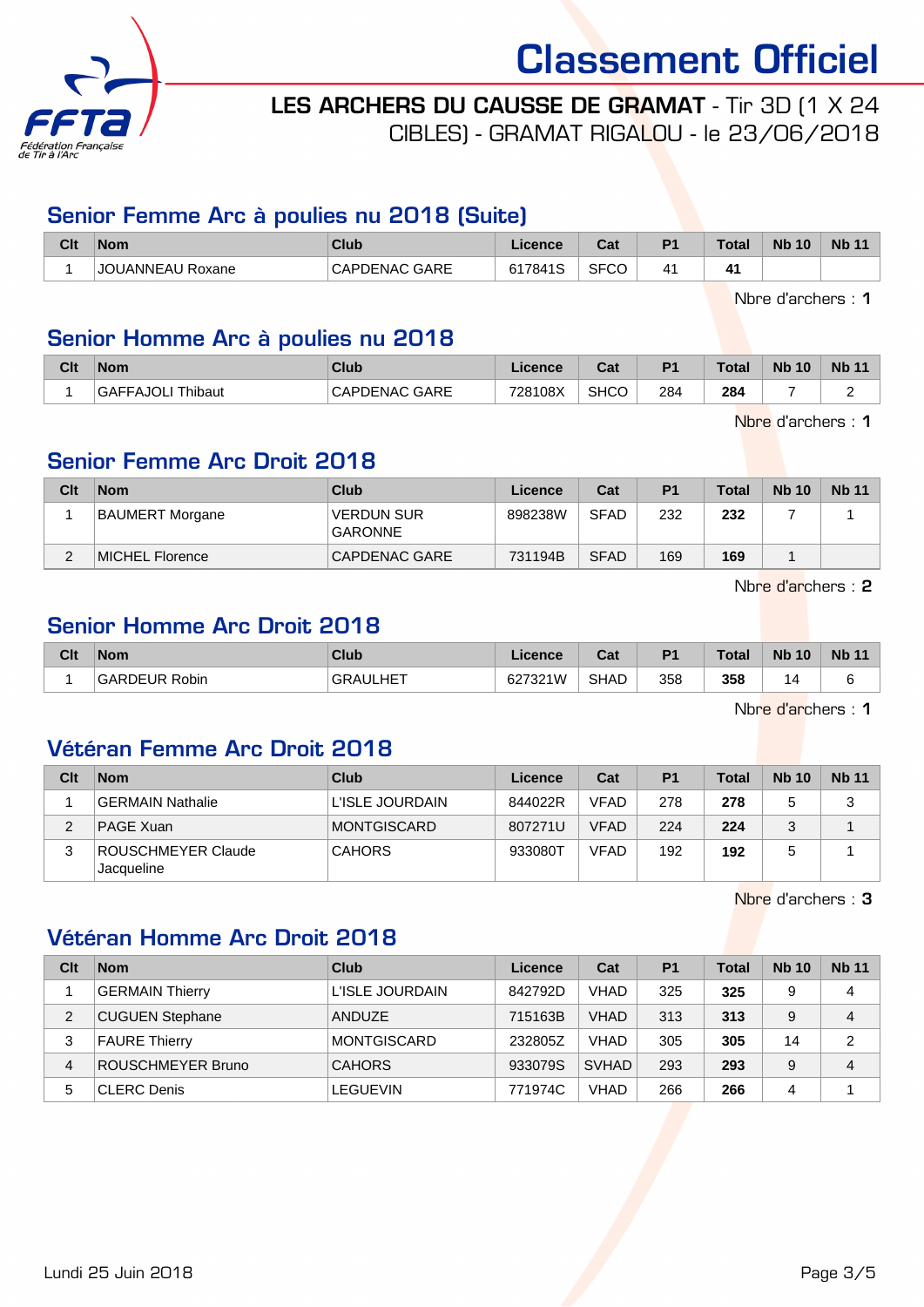

LES ARCHERS DU CAUSSE DE GRAMAT - Tir 3D (1 X 24 CIBLES) - GRAMAT RIGALOU - le 23/06/2018

#### Vétéran Homme Arc Droit 2018 (Suite)

| Clt            | <b>Nom</b>              | Club                                | Licence | Cat          | P <sub>1</sub> | <b>Total</b> | <b>Nb 10</b> | <b>Nb 11</b>   |
|----------------|-------------------------|-------------------------------------|---------|--------------|----------------|--------------|--------------|----------------|
| 6              | <b>BERTHELOT Xavier</b> | <b>VERDUN SUR</b><br><b>GARONNE</b> | 308324K | <b>SVHAD</b> | 257            | 257          | 2            |                |
| $\overline{7}$ | LACAZE Jean-Luc         | <b>CUGNAUX</b>                      | 891709Z | <b>VHAD</b>  | 253            | 253          | 4            |                |
| 8              | <b>AYRAL Patrice</b>    | <b>VERDUN SUR</b><br><b>GARONNE</b> | 714900R | <b>SVHAD</b> | 243            | 243          | 8            | 3              |
| 9              | <b>LACLAUTRE Pascal</b> | <b>RODEZ</b>                        | 278085S | <b>SVHAD</b> | 229            | 229          | 7            | $\overline{2}$ |
| 10             | <b>MOTTON Serge</b>     | <b>CHIRAC</b>                       | 238802T | <b>SVHAD</b> | 211            | 211          | 5            |                |
| 11             | <b>VIDAL Frederic</b>   | <b>TONNEINS</b>                     | 383230E | <b>VHAD</b>  | 208            | 208          | 7            |                |

Nbre d'archers : 11

#### Cadet Homme Arc Libre 2018

| Clt | <b>Nom</b>                    | <b>Club</b> | Licence | ่ ี่ ี่ ่า+<br>⊍d | D <sub>1</sub> | <b>Total</b> | <b>Nb 10</b> | <b>N<sub>b</sub></b> |
|-----|-------------------------------|-------------|---------|-------------------|----------------|--------------|--------------|----------------------|
|     | `QDA.<br>Mathieu<br>┺<br>-- - | GRAMAT      | 867770D | CHTL              | 286            | 286          |              |                      |

Nbre d'archers : 1

#### Senior Femme Arc Libre 2018

| Clt | <b>Nom</b>                            | <b>Club</b> | Licence | <b>Cat</b><br>ual | P <sub>1</sub> | <b>Total</b> | <b>N<sub>b</sub></b><br>10 | <b>Nb 11</b> |
|-----|---------------------------------------|-------------|---------|-------------------|----------------|--------------|----------------------------|--------------|
|     | VAREZ<br>: STATE<br>±AL<br>: Ruxandra | MILLAU      | 810135G | <b>SFTL</b>       | 291            | 291          |                            |              |
|     |                                       |             |         |                   |                |              |                            |              |

Nbre d'archers : 1

#### Senior Homme Arc Libre 2018

| Clt    | <b>Nom</b>               | Club            | Licence | Cat  | P1  | <b>Total</b> | <b>Nb 10</b> | <b>Nb 11</b> |
|--------|--------------------------|-----------------|---------|------|-----|--------------|--------------|--------------|
|        | <b>LASPERCHES Arnaud</b> | TARBES          | 312484G | SHTL | 501 | 501          | 43           | 31           |
| ⌒<br>_ | <b>FAURE Julien</b>      | <b>LEGUEVIN</b> | 725134P | SHTL | 409 | 409          | 25           | 11           |

Nbre d'archers : 2

#### Vétéran Femme Arc Libre 2018

| Clt           | <b>Nom</b>      | Club           | Licence | Cat         | <b>P1</b> | Total | <b>Nb 10</b> | <b>Nb 11</b> |
|---------------|-----------------|----------------|---------|-------------|-----------|-------|--------------|--------------|
|               | RUIZ Carol      | <b>COGOLIN</b> | 708905Z | <b>VFTL</b> | 376       | 376   | <u>_</u>     |              |
| ◠<br><u>.</u> | GUIMBAL Solange | DAMAZAN        | 937117F | <b>VFTL</b> | 338       | 338   | 10           |              |

Nbre d'archers : 2

#### Vétéran Homme Arc Libre 2018

| Clt    | <b>Nom</b>          | <b>Club</b>    | Licence | Cat          | P <sub>1</sub> | <b>Total</b> | <b>Nb 10</b> | <b>Nb</b> 11 |
|--------|---------------------|----------------|---------|--------------|----------------|--------------|--------------|--------------|
|        | RUIZ Alain          | <b>COGOLIN</b> | 599520C | <b>VHTL</b>  | 469            | 469          | 37           | 14           |
| ົ<br>∠ | GUIMBAL Gilles      | DAMAZAN        | 742578A | <b>SVHTL</b> | 469            | 469          | 35           | 15           |
| 3      | ALVAREZ Jean Pierre | MILLAU         | 365097V | <b>SVHTL</b> | 444            | 444          | 33           | 9            |